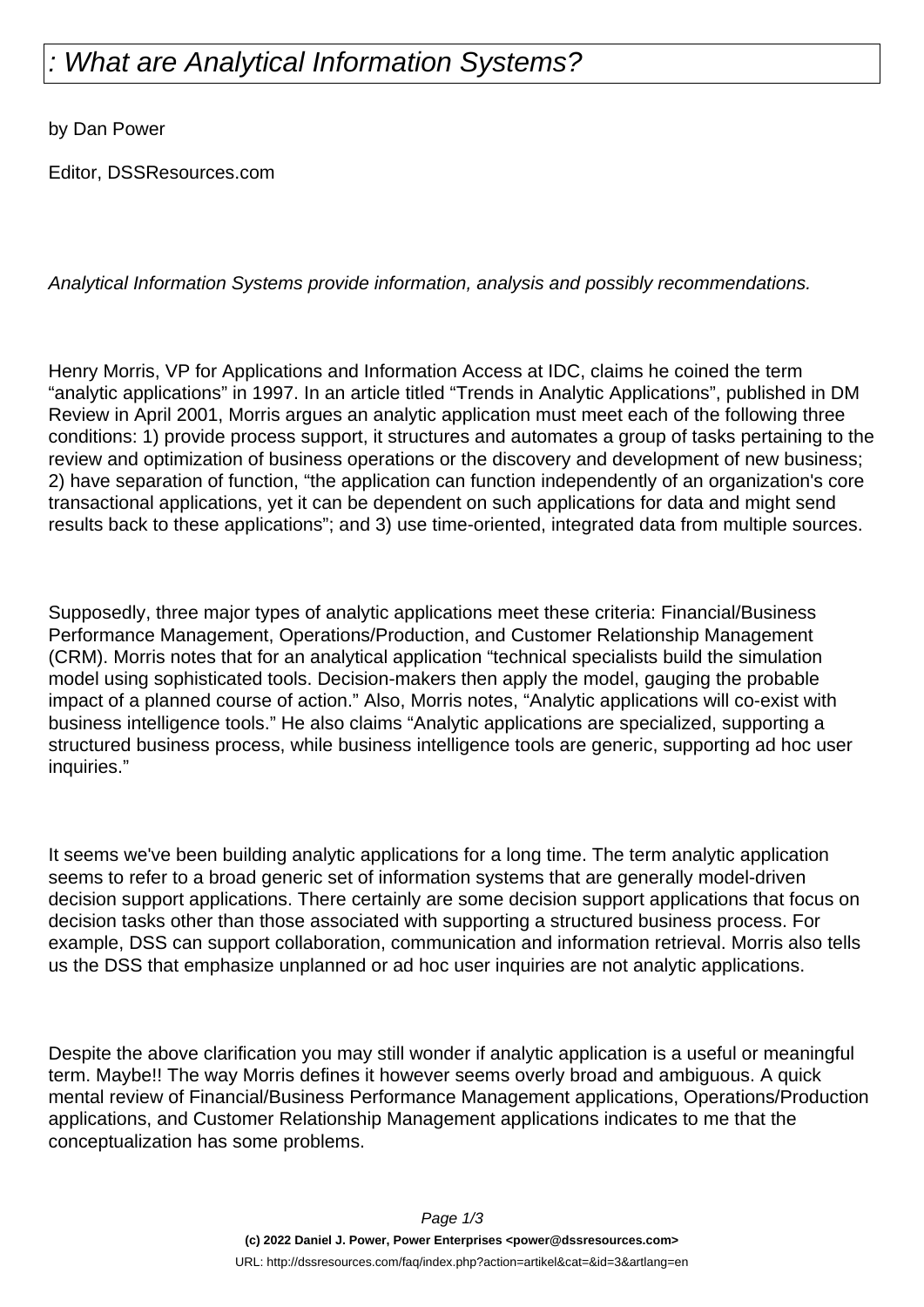## : What are Analytical Information Systems?

Syntell (http://www.syntell.com) claims to be the leader in analytical application packages. I won't evaluate that claim, but the folks at Syntell argue "Managers have used many technologies over the past 30 years to support their decision making process. Originally the emphasis was on making decisions based on reports of past performance. Then came the day of the Decision Support System which added a layer of control over what in particular the manager could see. Spread sheets became the rage when managers could use their personal models to interpret the raw data they were presented with to come up with the key indicators that they used to drive their decision process. Then OLAP tools became popular since they provided a spread sheet like environment but also allowed for higher degrees of delving into the layers of data." The people at Syntell see analytical applications as the next wave of Decision Support. Simulation may finally become a "hot" tool for business decision support.

In 2001, Information Technology Toolbox (ITtoolbox.com) announced a new online community for Business Intelligence. According to the press release, "Business Intelligence (BI) is a segment of information technology that comprises software systems that enable finding, storing, organizing and supplying data. By incorporating BI technology into an information system, a company has the ability to utilize real-time analysis of information." Business Intelligence sounds great but the term doesn't make much sense. How can and do technologies make a business or a manager intelligent? BI or "business intelligence" is my favorite IS/IT oxymoron. We're still struggling with the expectations of Decision Support Systems. Let's not make the problem worse by creating a SIG BI. It definitely seems preferable to discuss and study decision support and analytical information systems rather than "business intelligence".

Without a doubt we have major conceptual overlap problems related to terms associated with computerized decision support, we still have too much hype and terms that sound too good to be true. The term Analytical Information System seems like an appropriate term for software that supports real-time analysis of information on today's version of Charles Babbage's "analytical engine".

Analytical information includes production or output statistics, sales projections and trends, employee turnover and other summary information. The primary purpose of systems providing analytical information is supporting managers, staff and other people performing organizational and managerial analysis tasks.

In general, Analytical Information System is a descriptor for a broad set of information systems that assist managers in performing analyses, based on tools like dimensional analysis (OLAP), simulation, optimization, quantitative models and statistics. There are other decision support applications that focus on collaboration, communication, knowledge and document management and information retrieval.